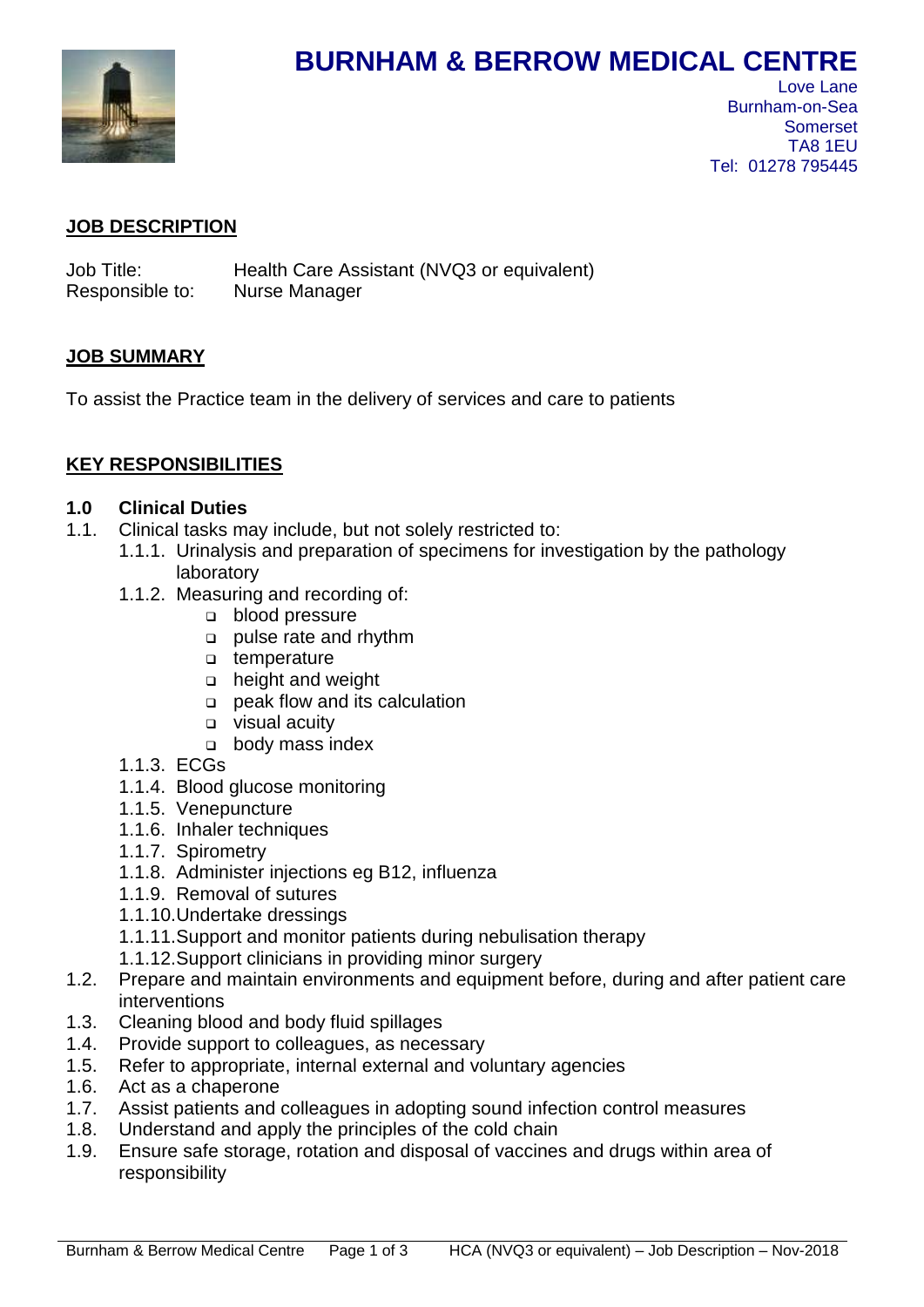- 1.10. Maintain the notice boards in the waiting rooms and promote good health with educational materials
- 1.11. Ensure health information leaflets are readily available and current
- 1.12. Ensure GPs' rooms and clinical treatment rooms are clean and well stocked

# **2.0 Communication & Working Relationships**

- 2.1. Communicate effectively with patients and carers, recognising the need for alternative methods of communication, where appropriate
- 2.2. Communicate effectively with other team members
- 2.3. Communicate with other agencies and suppliers
- 2.4. Participate and contribute to team meetings as required
- 2.5. Delegate clearly and appropriately using the principles of good delegation

# **3.0 Personal and people development**

- 3.1. Take responsibility for your own developmental learning and performance, including participating in supervision
- 3.2. Maintain a record of your own personal development
- 3.3. Active participation in regular performance review, including appraisal
- 3.4. Active participation in training to update knowledge and skills to maintain competencies, including mandatory training
- 3.5. Disseminate learning and information to other team members
- 3.6. Demonstrate skills and activities to other team members
- 3.7. Recognise and understand the roles and responsibilities of individuals working in the primary health care team
- 3.8. Act as a positive role model
- 3.9. Wear the correct uniform as agreed by the Practice

# **4.0 Service Implementation/Improvement**

- 4.1. Involvement with safeguarding for both children and vulnerable adults using local guidance and referral criteria
- 4.2. Participate in audit as required
- 4.3. Work with colleagues on the development of current and new services and other initiatives and assist with implementing changes
- 4.4. Contribute new ideas to improve patient care
- 4.5. Work with the practice to ensure targets are met

# **5.0 Quality**

- 5.1. Recognise and work within own competence and professional code of conduct as regulated by the Nursing & Midwifery Council (NMC), or other regulatory body as appropriate for your role
- 5.2. Practice in accordance with agreed standards of care
- 5.3. Alert other team members to issues of quality and risk in the care of patients
- 5.4. Participate in the maintenance of clinical governance
- 5.5. Prioritise, organise and manage own workload in a manner that maintains and promotes quality, whilst ensuring effective time-management strategies are embedded in own practice

# **6.0 Review of this job description**

6.1. This job description is intended as an outline indicator of the general areas of activity and will be amended in the light of changing service needs. This job description is to be reviewed in conjunction with the post holder on an annual basis